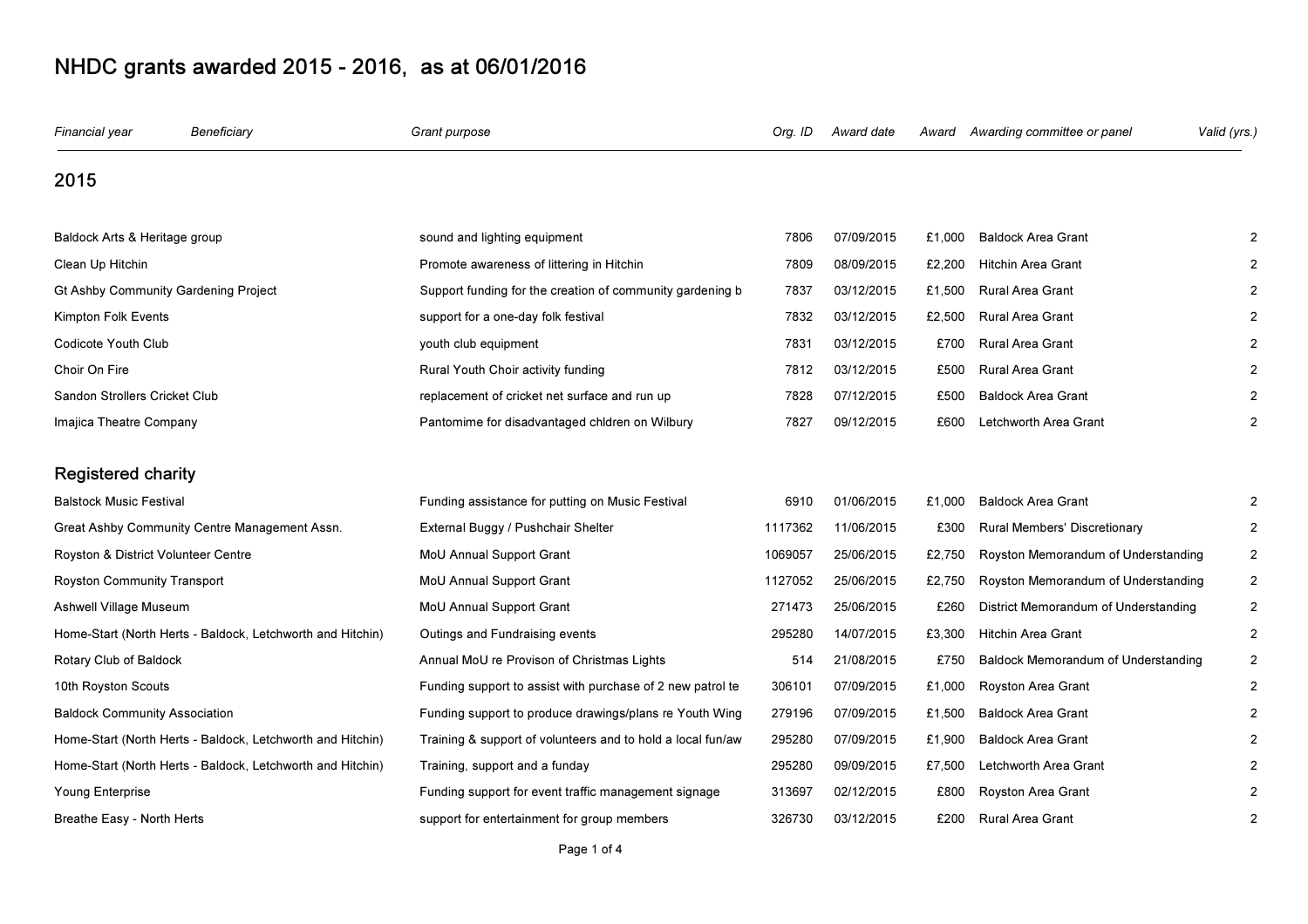| Financial year                           | Beneficiary                              | Grant purpose                                               | Org. ID | Award date | Award  | Awarding committee or panel          | Valid (yrs.)   |
|------------------------------------------|------------------------------------------|-------------------------------------------------------------|---------|------------|--------|--------------------------------------|----------------|
| <b>Registered charity</b>                |                                          |                                                             |         |            |        |                                      |                |
| <b>Parish Council</b>                    |                                          |                                                             |         |            |        |                                      |                |
| Knebworth Parish Council                 |                                          | Pedestrian Handrails - New Close                            | 1858    | 11/06/2015 | £250   | Rural Members' Discretionary         | $\overline{2}$ |
| <b>Ickleford Parish Council</b>          |                                          | <b>Tree Works</b>                                           | 1973    | 11/06/2015 | £155   | Rural Members' Discretionary         | $\overline{2}$ |
| Knebworth Parish Council                 |                                          | Parish Website                                              | 1858    | 11/06/2015 | £200   | <b>Rural Members' Discretionary</b>  | $\overline{2}$ |
| Offley & Cockernhoe Parish Council       |                                          | purchase of a defibillator                                  | 1980    | 10/09/2015 | £875   | <b>Rural Area Grant</b>              | $\overline{2}$ |
| <b>Ickleford Parish Council</b>          |                                          | Repairs to Children's Play Area Equipment and Access Ro     | 1973    | 10/09/2015 | £1,190 | <b>Rural Area Grant</b>              | $\overline{2}$ |
| St Ippolyts Parish Council               |                                          | Renewal of comemorative bench in memory of Cllr Alan C      | 7482    | 10/09/2015 | £800   | <b>Rural Area Grant</b>              | $\mathfrak{p}$ |
| Wymondley Parish Council                 |                                          | Support funding for new Sports Pavilion and Village Day     | 1991    | 10/09/2015 | £300   | Rural Members' Discretionary         | $\overline{2}$ |
| St. Paul's Walden Parish Council         |                                          | Whitwell Play Area Project                                  | 1988    | 10/09/2015 | £400   | Rural Members' Discretionary         | $\overline{2}$ |
| Offley & Cockernhoe Parish Council       |                                          | No Parking signs at Tea Green                               | 1980    | 10/09/2015 | £100   | Rural Members' Discretionary         | 2              |
| Barkway Parish Council                   |                                          | Extra picnic tables, waste bin & dog waste bin on Recreati  | 1963    | 02/12/2015 | £734   | Royston Area Grant                   | $\overline{2}$ |
| Kings Walden Parish Council              |                                          | alterations to Youth Hut to improve access to toilets       | 1976    | 03/12/2015 | £1.500 | <b>Rural Area Grant</b>              | $\mathfrak{p}$ |
| St Ippolyts Parish Council               |                                          | Neighbourhood Plan Initial Awareness Consultation           | 7482    | 03/12/2015 | £300   | <b>Rural Area Grant</b>              | $\overline{2}$ |
| Knebworth Parish Council                 |                                          | Tree works to Norton Green Common                           | 1858    | 03/12/2015 | £250   | Rural Members' Discretionary         | $\overline{2}$ |
| Weston Parish Council                    |                                          | Equipment for new Village reading room                      | 1990    | 07/12/2015 | £500   | <b>Baldock Area Grant</b>            | $\overline{2}$ |
|                                          | Unincorporated association               |                                                             |         |            |        |                                      |                |
| Retirement Sewing Club                   |                                          | MoU Annual Support Grant                                    | 3620    |            | £320   | District Memorandum of Understanding | 2              |
|                                          | Friends of Hartsfield School Association | Funding support to assist with costs associated with firewo | 204     | 01/06/2015 | £500   | <b>Baldock Area Grant</b>            | $\overline{2}$ |
| <b>Baldock Town Twinning Association</b> |                                          | MoU Annual Support Grant                                    | 542     | 12/06/2015 | £240   | District Memorandum of Understanding | $\overline{2}$ |
| <b>Baldock Seniors Club</b>              |                                          | MoU Annual Support Grant                                    | 1913    | 12/06/2015 | £1,040 | District Memorandum of Understanding | 2              |
| Baldock Festival                         |                                          | MoU Annual Support Grant                                    | 1462    | 12/06/2015 | £820   | District Memorandum of Understanding | $\overline{2}$ |
|                                          | Royston & District Town Twinning Assn.   | MoU Annual GrantSupport                                     | 1675    | 26/06/2015 | £170   | Royston Memorandum of Understanding  | $\overline{2}$ |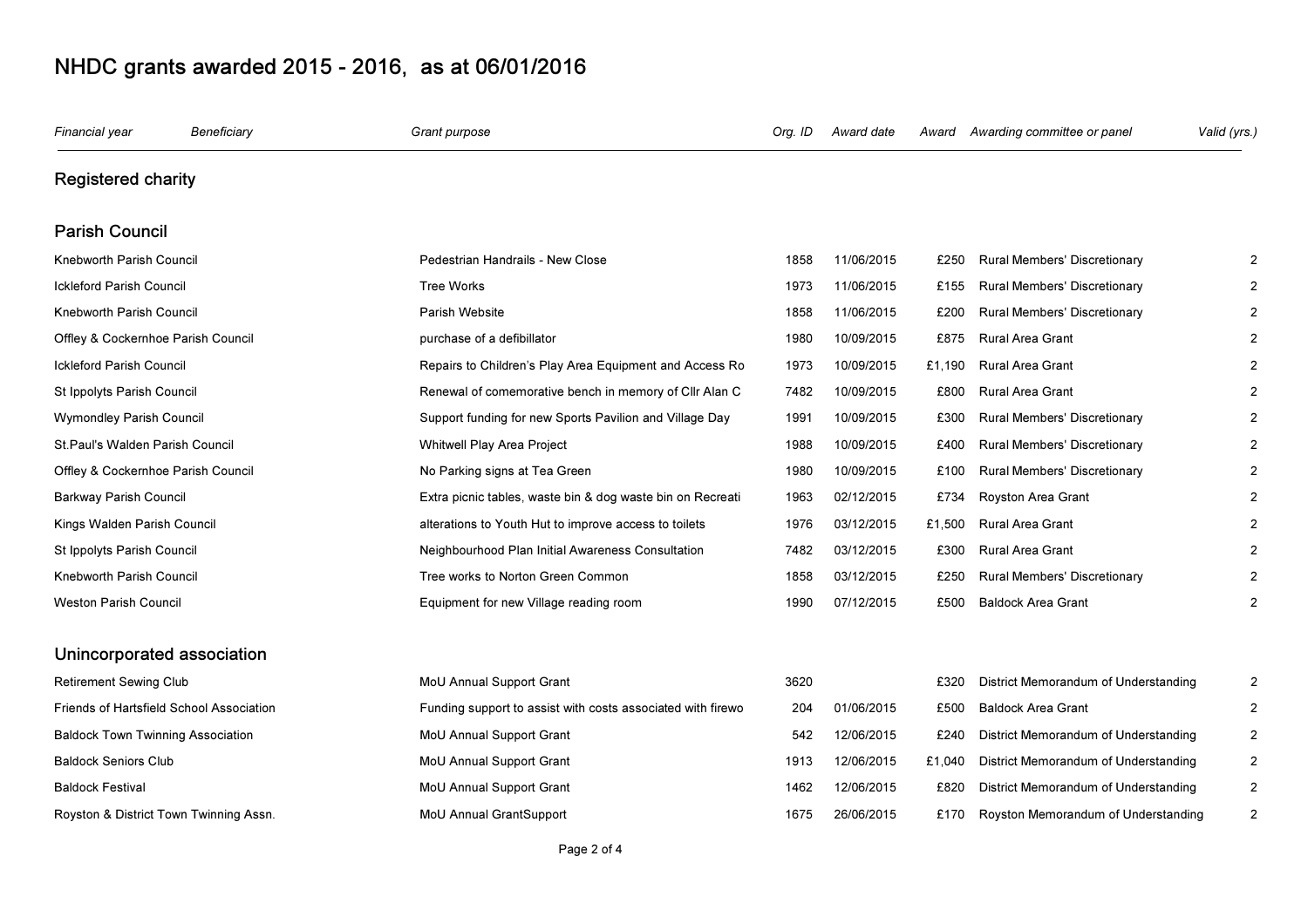| Financial year                                               | Beneficiary                                     | Grant purpose                                                 | Org. ID | Award date | Award  | Awarding committee or panel         | (yrs.) |
|--------------------------------------------------------------|-------------------------------------------------|---------------------------------------------------------------|---------|------------|--------|-------------------------------------|--------|
| Unincorporated association                                   |                                                 |                                                               |         |            |        |                                     |        |
| Retirement Sewing Club                                       |                                                 | MoU Annual Support Grant                                      | 3620    | 21/08/2015 | £320   | Baldock Memorandum of Understanding |        |
| African Caribbean Seniors and Carers Lunch Club (North Herts |                                                 | Day trip and events to celebrate Black History Month          | 1956    | 09/09/2015 | £1,400 | <b>Hitchin Area Grant</b>           |        |
| Norton Bowls Club                                            |                                                 | renovation of the Bowling Green                               | 1634    | 09/09/2015 | £1,800 | Letchworth Area Grant               |        |
| Codicote Tennis Club                                         |                                                 | Codicote Tennis Club Court Repairs                            | 3058    | 10/09/2015 | £1,500 | Rural Area Grant                    |        |
| Codicote Football Club                                       |                                                 | Installation of floodlights and the construction of a new spe | 6130    | 03/12/2015 | £5,000 | <b>Rural Area Grant</b>             |        |
| Codicote Tennis Club                                         |                                                 | Final repairs to damaged courts - Resurfacing & Lining        | 3058    | 03/12/2015 | £500   | Rural Area Grant                    |        |
| Knebworth Football Club                                      |                                                 | coaching courses for junior members                           | 1881    | 03/12/2015 | £1,170 | Rural Area Grant                    |        |
| <b>Ashwell Music Festival</b>                                |                                                 | publicity costs associated with the Ashwell Music Festival    | 294     | 07/12/2015 | £600   | <b>Baldock Area Grant</b>           |        |
| Hitchin Kings Basketball Club                                |                                                 | training equipment                                            | 7737    | 09/12/2015 | £185   | Letchworth Area Grant               |        |
| Status unknown                                               |                                                 |                                                               |         |            |        |                                     |        |
|                                                              | PHASE (Providing Help and Support in Education) | support groups for self-harming young people                  | 7449    | 26/05/2015 | £1,500 | <b>Hitchin Area Grant</b>           |        |
| Daisychains                                                  |                                                 | start up funding towards equipment and trips out              | 7800    | 26/05/2015 | £1,080 | Hitchin Area Grant                  |        |
| <b>Royston Open Secrets</b>                                  |                                                 | support towards publicity costs for Royston Open Secrets      | 7631    | 03/06/2015 | £1,500 | Royston Area Grant                  |        |
| ChildUK                                                      |                                                 | Provide activities for young people preventing ASB            | 6755    | 14/07/2015 | £1,665 | <b>Hitchin Area Grant</b>           |        |
| St. Thomas' Church                                           |                                                 | Kids Cook (Make Lunch) summer lunch project                   | 2905    | 29/07/2015 | £300   | Letchworth Area Grant               |        |
| <b>Wilbury Community Forum</b>                               |                                                 | A Health Hart Group                                           | 7661    | 29/07/2015 | £1,500 | Letchworth Area Grant               |        |
| Cortex                                                       |                                                 | Rental and insurance costs for a meeting hall for transgen    | 6991    | 29/07/2015 | £1,000 | Letchworth Area Grant               |        |
| ChildUK                                                      |                                                 | Provide activities for young people preventing ASB            | 6755    | 29/07/2015 | £1,500 | Letchworth Area Grant               |        |
| <b>City Chorus</b>                                           |                                                 | Community Sing Day                                            | 7663    | 09/09/2015 | £1,000 | Letchworth Area Grant               |        |
| Codicote Local History Society                               |                                                 | Essential safety electrical works at Codicote Museum          | 6126    | 10/09/2015 | £200   | Rural Area Grant                    |        |
| <b>Royston Cave</b>                                          |                                                 | MoU Annual Support Grant                                      | 2819    | 25/09/2015 | £750   | Royston Memorandum of Understanding |        |
| <b>Hitchin Town Band</b>                                     |                                                 | Production of CD to celebrate 150th Annicersary of the Ba     | 6724    | 17/11/2015 | £500   | Hitchin Area Grant                  |        |
| <b>Barley Town House</b>                                     |                                                 | Curtain replacement project                                   | 3372    | 02/12/2015 | £1,183 | Royston Area Grant                  |        |